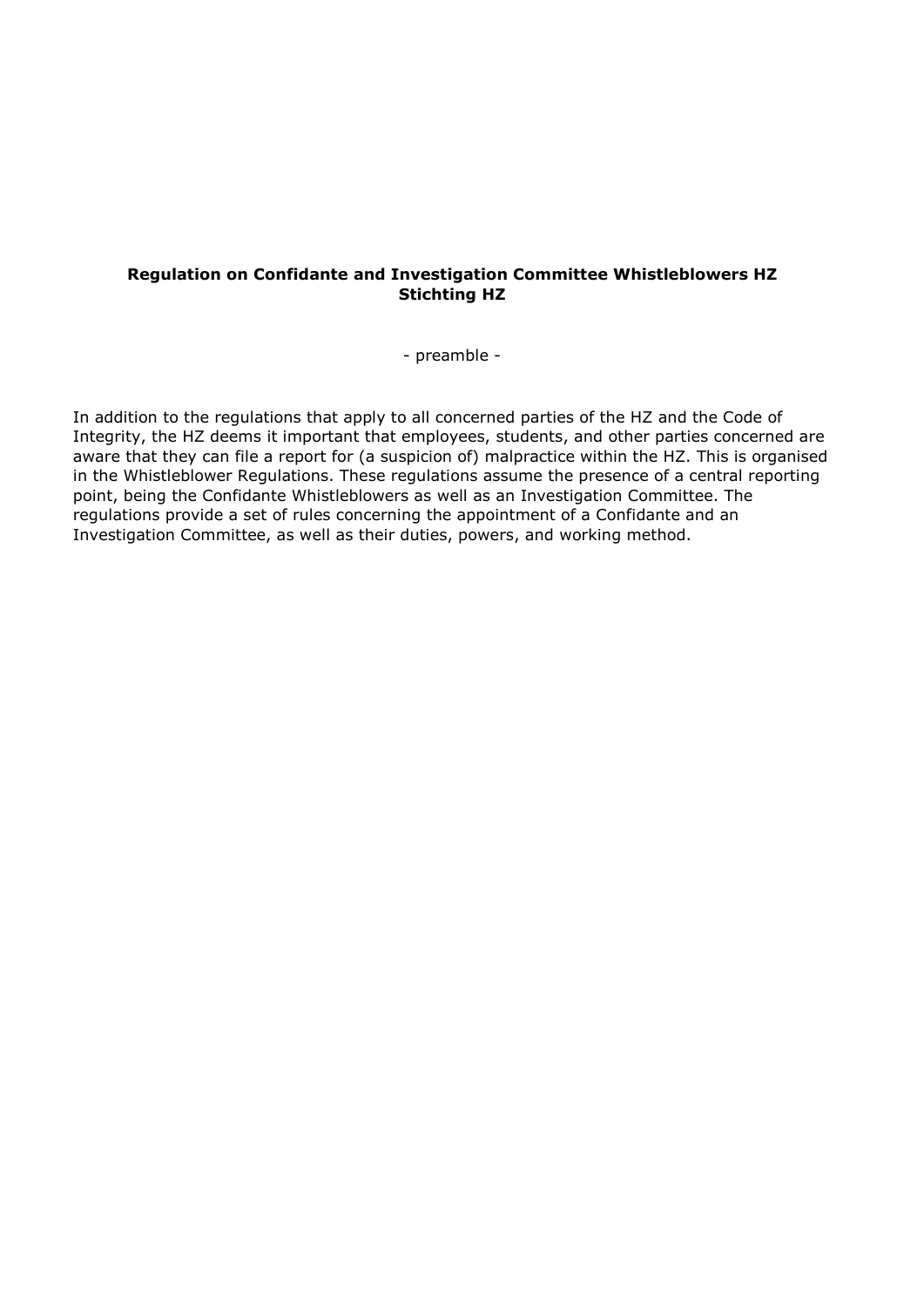# **Regulation on Confidante and Investigation Committee Whistleblowers HZ**

# **Stichting HZ**

## Article 1. Definitions

The following definitions are used in this regulation:

- 1. **HZ**: Stichting HZ;
- 2. **Party Concerned**: person who, on the basis of the HBO-cao, is (or was) employed at the HZ, any other person who is (or was) working for the HZ, and those who are enrolled as a student or an external at the HZ as within the meaning of title three of chapter 7 WHW;
- 3. **report**: a report within the meaning of articles 3 and 4 of the Whistleblower Regulations  $HZ$ :
- 4. **(a suspicion of) malpractice**: (a suspicion of) malpractice within the meaning of the Whistleblower Regulations HZ;
- 5. **Executive Board**: the Executive Board of the HZ;
- 6. **Confidante**: Confidante Whistleblowers HZ;
- 7. **Investigation Committee**: Investigation Committee Whistleblowers HZ.

# Article 2. Confidante

- 2.1 The Executive Board appoints a Confidante.
- 2.2 Prior to the appointment of a Confidante, the Executive Board asks the representative body for recommendations. In addition, the Supervisory Board is informed.
- 2.3 The Confidante is appointed for a period of two years. They may be appointed for a maximum of three consecutive periods of two years each.
- 2.4 The Confidante must meet the criteria set out in the Profile of the Confidante HZ, which, among other things, sets out which roles/duties within the HZ cannot be combined with the role and duties of the Confidante.
- 2.5 Prior to the reappointment, the Executive Board assesses whether the Profile of the Confidante HZ requires updating and whether the Confidante meets the requirements of the (updated) profile.
- 2.6 The Executive Board provides all required facilities to the Confidante.
- 2.7 The Confidante receives a remuneration to be determined by the Executive Board.
- 2.8 The Confidante is available at set times and at a set location.
- 2.9 The Confidante who has an employment agreement with the HZ retains their employment status.

## Article 3. Duties and Powers of the Confidante

- 3.1 The Confidante determines the methods and structure for performing their duties, unless these regulations state otherwise.
- 3.2 In addition to the other specific duties stated in these regulations, the Confidante has the following general duties:
	- a. to inform the staff and students of the existence and working method of the Confidante;
	- b. to maintain contacts with persons and organisation units who are in a position to identify malpractice.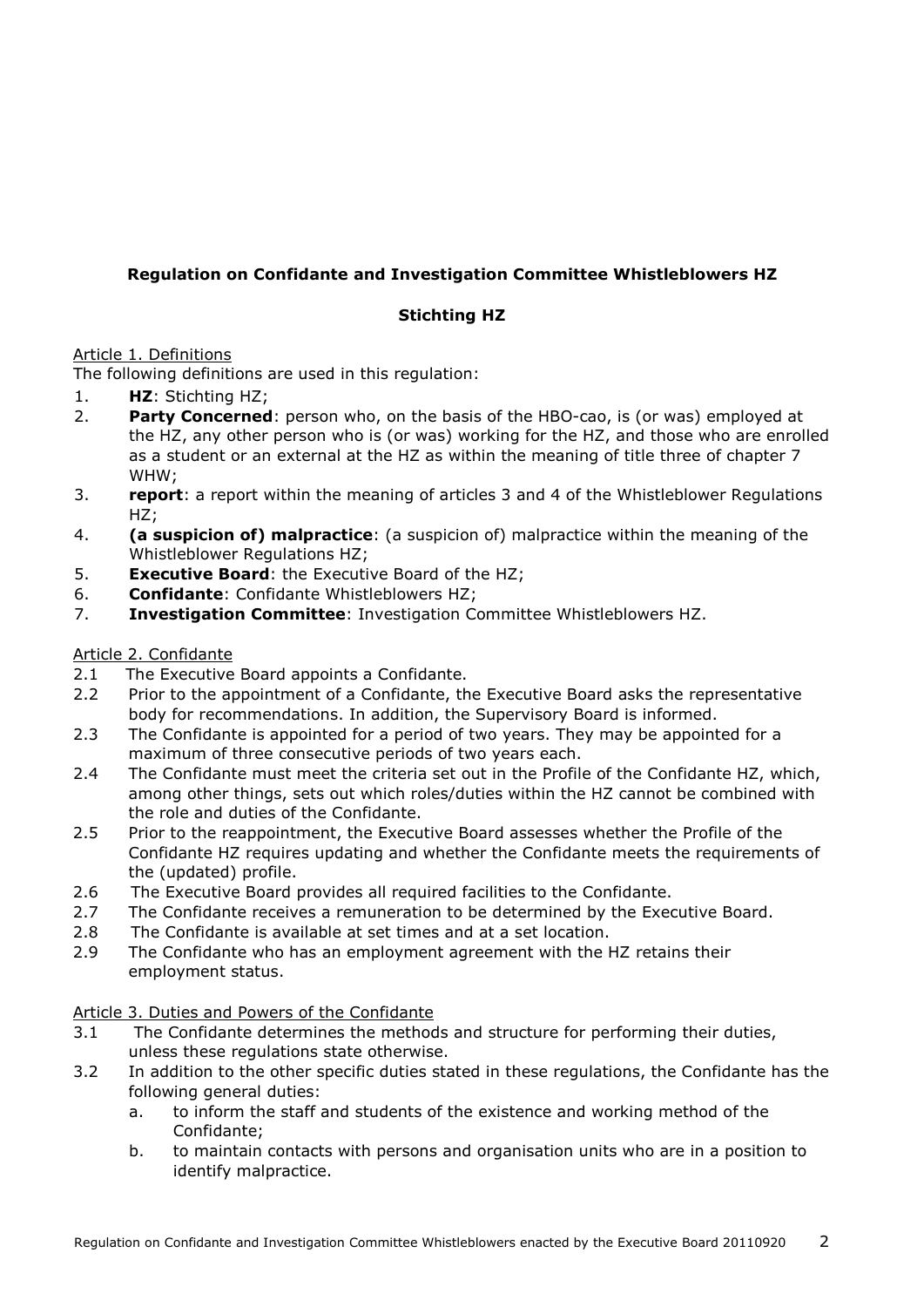- 3.3 Within the framework of their activities, the Confidante is accountable only and directly to the Executive Board.
- 3.4 The Confidential observes strict confidentiality of all information shared with them.

### Article 4. Filing Reports with the Confidante

- 4.1 A Party Concerned who, in their respective work or study activities or environment is confronted with or obtains knowledge of (a suspicion of) malpractice, can report this to the Confidante.
- 4.2 A report can be filed verbally or in writing. The Confidante issues the Party Concerned a written confirmation that the report has been received.
- 4.3 The Confidante hears the Party Concerned. A report of this hearing is prepared, which in addition to the personal details of the Party Concerned also includes a description of the facts stated by the Party Concerned as the basis for the report, including the time and place of the alleged event(s) and any personal details for a possible counterparty. This report is presented to the Party Concerned for signing.
- 4.4 An anonymous reports will not be processed.
- 4.5 The Confidante informs the Executive Board of the report in a manner and at a time agreed with the Party Concerned.
- 4.5 A report pertaining to a member of the Executive Board shall, without delay, be brought to the attention of the chairperson of the Supervisory Board, in a manner and at a time agreed with the Party Concerned.
- 4.6 The Party Concerned may withdraw the report at any time.

## Article 5. Duties of the Confidante

- 5.1 The Confidante:
	- guides, advises, and assists the Party Concerned who filed a report;
	- with the consent of the Party Concerned, investigates further and can, within that framework, obtain additional information and hear additional parties for the purpose of gaining insight into the facts and circumstances underlying the report and
- can assist the Party Concerned in the realisation of a specific solution.
- 5.2 If the Confidante takes the view that:
	- withdrawal of the report may be achieved;
	- a specific solution may be realised;
	- that the report must be presented to the Investigation Committee; they shall inform the Party Concerned accordingly;

#### Article 6. Specific Solution

- 6.1 The Confidante can, in consultation with the Party Concerned, see whether a specific solution can be found, insofar as the nature and scope of the report permit. To this end, the Confidante and the Party Concerned agree upon a timeframe that may not exceed four weeks. For the duration of this period, the report remains under review.
- 6.2 In the event a specific solution is achieved, the Party Concerned withdraws the report.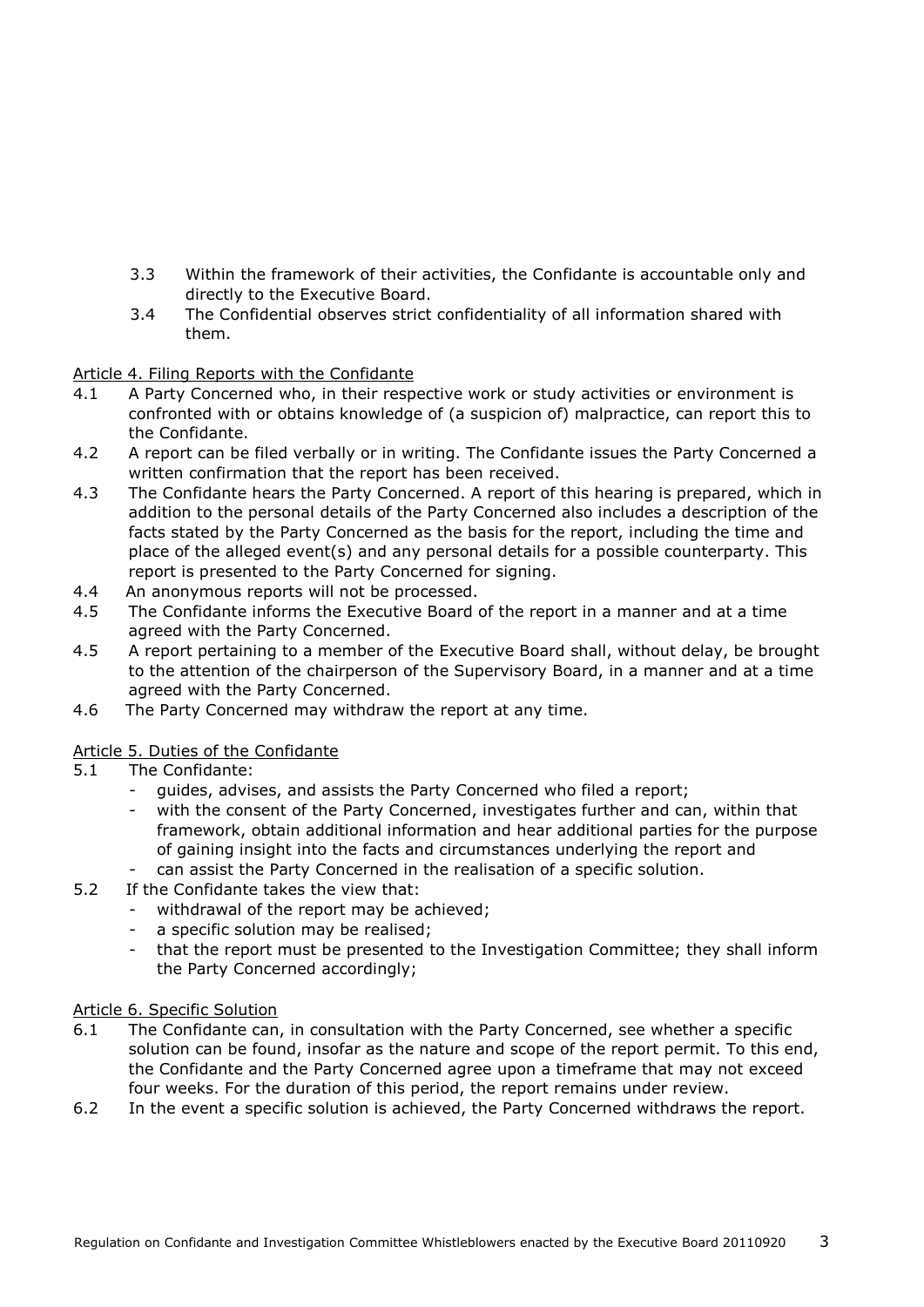## Article 7. processing by Investigation Committee

- 7.1 Within six weeks of the report being filed, the Executive Board presents the report to the Investigation Committee for advice, unless the Party Concerned has indicated that the report can be withdrawn or that a specific solution can be achieved.
- 7.2 If immediate urgency requires it, the Party Concerned can file their report directly with the Investigation Committee.

# Article 8. Composition of the Investigation Committee

- 8.1 The Investigation Committee consists of three people, including a chairperson, a secretary, and a third member.
- 8.2 The members of the Investigation Committee are appointed by the Executive Board. The Executive Board also appoints the chairperson and the secretary.
- 8.3 Prior to the appointment of the members of the Investigation Committee, the Executive Board asks the representative body for recommendations. In addition, the Supervisory Board is informed.
- 8.4 The members of the Investigation Committee are appointed for a period of two years. They may be reappointed for a maximum of three consecutive periods of two years each.
- 8.5 The Executive Board may terminate the membership of members of the Investigation Committee at their own request, in the event of serious dysfunction, in the event of a conflict of interests, or in the event of (a suspicion of) criminal offences having been committed.
- 8.6 The Investigation Committee is supported by administrative secretariat appointed by the Executive Board.
- 8.7 The members of the Investigation Committee shall receive a fee and reimbursement for travel and accommodation costs, determined by the Executive Board.
- 8.8 The Investigation Committee issues recommendations based on a voting majority.

Article 9. Duties and Powers of the Investigation Committee.

- 9.1 The Investigation Committee investigates in accordance with the provisions in the Protocol Investigations by Investigation Committee Whistleblowers HZ and advises the Executive Board.
- 9.2 Within the framework of each investigation, the Investigation Committee appoints one of its own to the role of reporter.
- 9.3 The Investigation Committee can, if it is deemed suitable and provided the seriousness and scope of the report and the stage of the investigation do not oppose it, explore the possibility of a specific solution that may result in the report being withdrawn by the Party Concerned.
- 9.4 Unless a report has been withdrawn, upon conclusion of the investigation, the Investigation Committee issues advice directly to the Executive Board or, if the report pertains to a member of the Executive Board, to the Supervisory Board.
- 9.5 The advice based on the investigation pertains to:
	- disqualification;
	- admissibility of the Party Concerned with:
		- a. declaration of eligibility of the report, with or without a proposal for taking substantiated measures;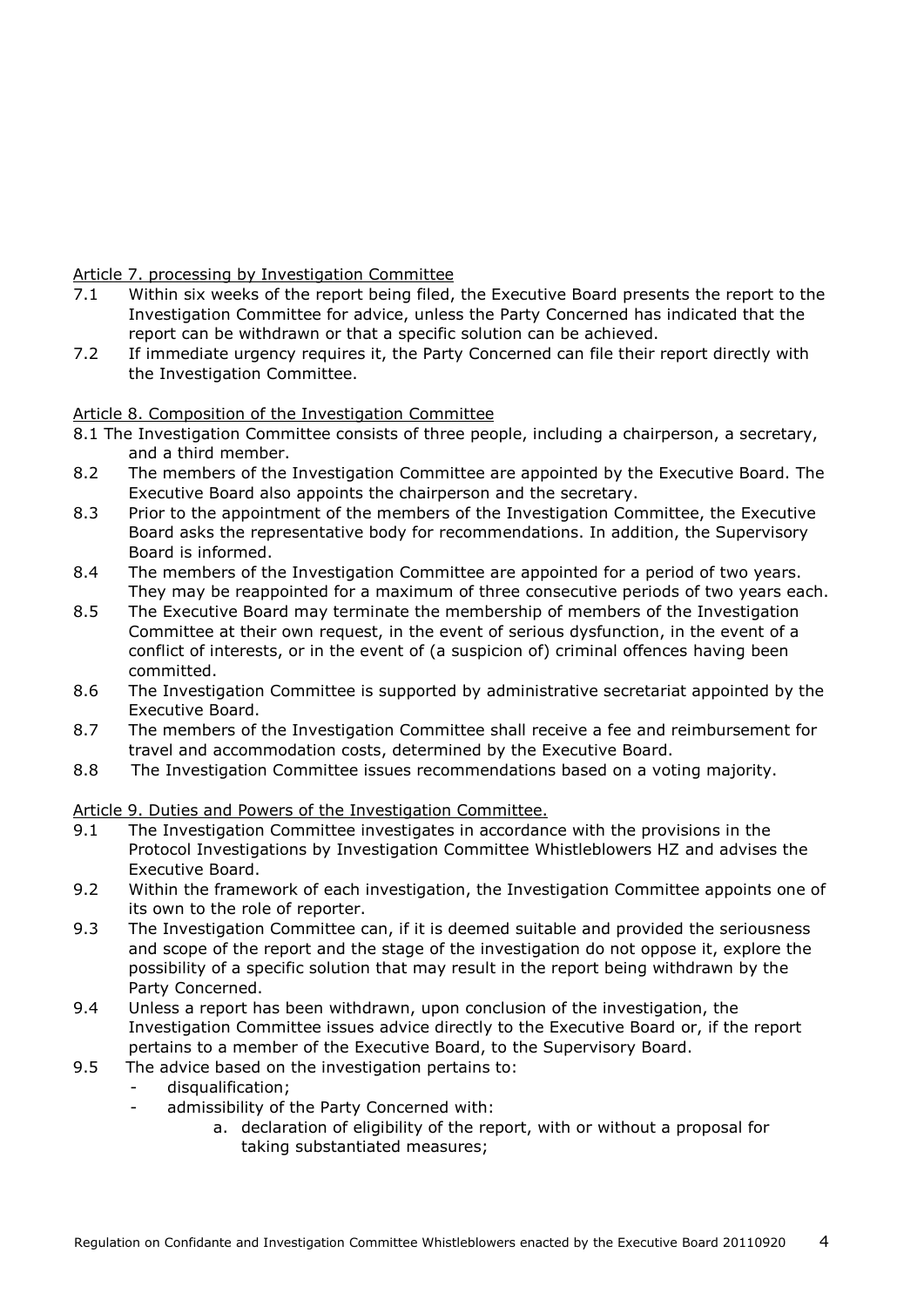- b. declaration of ineligibility of the report, with or without a proposal for taking substantiated measures;
- declaration of inadmissibility of the Party Concerned.

### Article 10. Decision

- 10.1 The Executive Board issues a written, substantiated decision concerning the report within 4 weeks after the advice referred to in article 9, fourth and fifth section, has been issued.
- 10.2 The Executive Board sends the verdict, as well as a copy of the recommendation of the Investigation Committee, by registered letter with confirmation of receipt to the Party Concerned. Moreover, a copy of the decision shall always be sent to the Investigation Committee.
- 10.3 The Executive Board shall, by request in writing, provide anonymised copies of its decision and, if the recommendation from the Investigation Committee forms an integral part of that decision, a copy of that recommendation, only to relevant parties, other than those referred to in the second section of this article.
- 10.4 In exceptional circumstance, the Executive Board can determine in its decision that it and/or the underlying advice from the Investigation Committee are, in full or in part, not publicly accessible.
- 10.5 The Executive Board may refer to the issued advice to substantiate its decision.
- 10.6 In its decision, the Executive Board can:
	- declare itself incompetent;
	- declaring the Party Concerned inadmissible in their report;
	- declare the Party Concerned admissible and thereby:
		- a. declare the report unjustified, with or without taking any (separate) measures, or
		- b. declare the report justified, with or without taking any (separate) measures
	- 10.7 Measures to be taken by the Executive Board must be focussed on ending or preventing (a suspicion of) malpractices.
	- 10.8 The measures may include decisions pertaining to situations and/or persons.
	- 10.9 The Executive Board is tasked with the implementation of the decision and implementation of the measures taken therein.
	- 10.10 There is no procedure in place for appeals or objections against the decision on a report by the Executive Board.
	- 10.11 Insofar as the law or other regulations provide, legal remedies are available against decisions taken by the Executive Board within the framework of the implementation of a decision. In that event, a Legal Remedies Clause shall be included in such decisions.
	- 10.12 In this article, if the report concerns a member of the Executive Board, "Executive Board" shall be read as "Supervisory Board", with the provision that the Supervisory Board, in its decision, may instruct the Executive Board to implement the measures decided by the Supervisory Board.